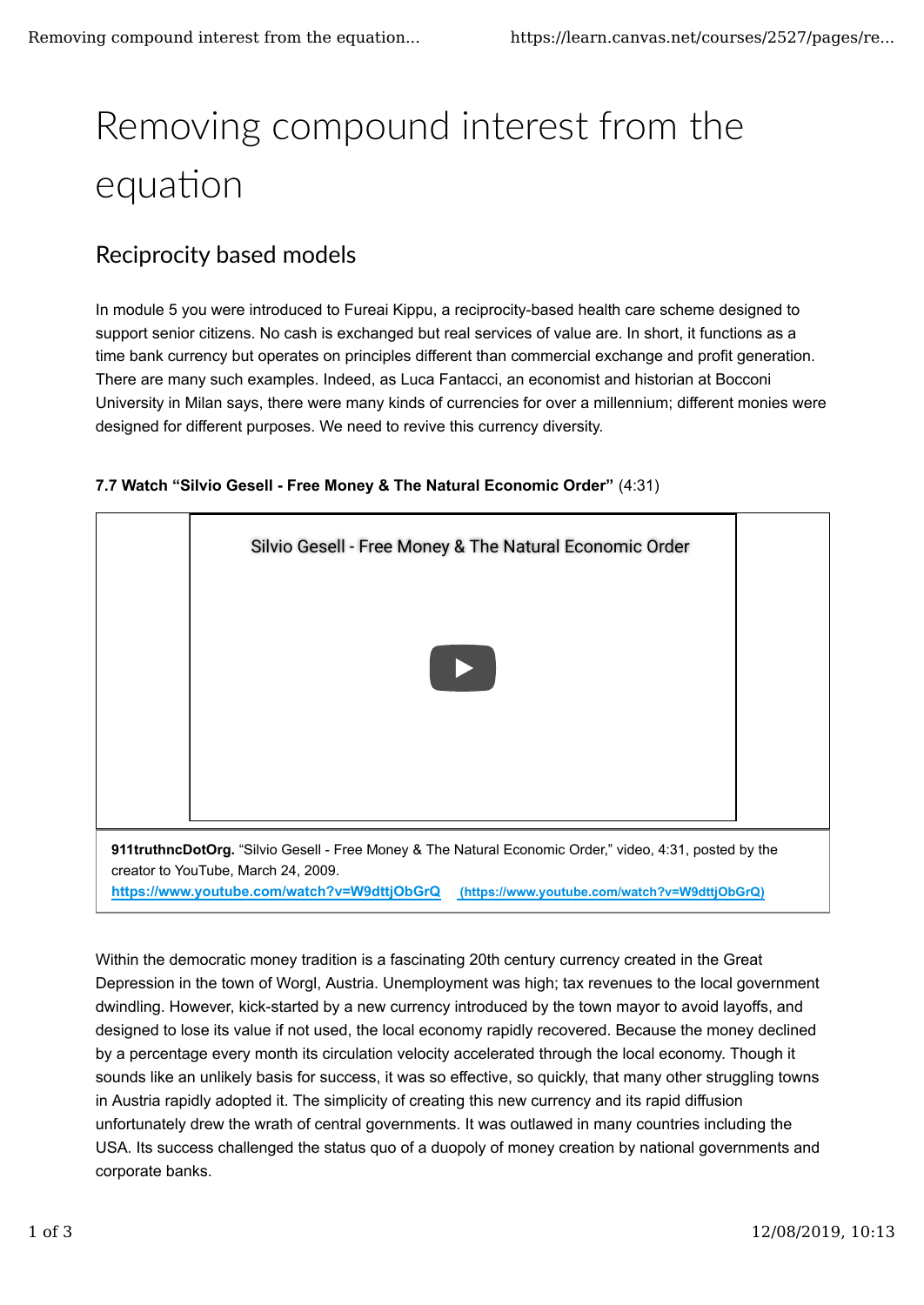#### **7.8 Read "Sweden's JAK Bank—Liberating Finance from the Ball and Chain of Compound Interest."** (17 minutes)

Conaty, Pat and Mike Lewis. "Sweden's JAK Bank—Liberating Finance from the Ball and Chain of Compound Interest." Making Waves 20, no. 3, 2011, 51-57. **http://www.communityrenewal.ca/sites /all/files/resource/MW200351.pdf (http://www.communityrenewal.ca/sites/all/files/resource /MW200351.pdf)**

Originally founded in the 1930s in rural Denmark, the JAK cooperative (Jord Arbejde Capital) provided interest free loans to rural communities. Exported to Sweden, the JAK movement became the cooperatively owned JAK Bank in the 1970s. The principles around which this member-owned banking system has been built are very aligned with what you reviewed in 7.0. There are four: charging interest is inimical to a stable economy; interest accumulation causes unemployment, inflation, and environmental destruction; interest is socially divisive as it moves money from the poor to the rich (the biggest savers); and, interest charging favours projects where the yield is oriented to short term profit generation. In the JAK approach members pay an administrative fee comparable to a low interest simple interest charge of about 2%. Loans are based on the mutual savings of members. Tens of millions in personal, mortgage, community, and enterprise loans have been issued by JAK generating benefits that extend from significant housing cost savings to low cost financing for renewable energy projects.



### **7.9 Watch "WIR Bank Report,"** (8:08)

In Switzerland the WIR co-operative bank, like Worgl's community-based currency, was born out of the difficulties of the Great Depression. The JAK model was also a source of inspiration. After visiting JAK in the 1930s, sixteen Swiss entrepreneurs started this mutual credit system in Zurich as a co-operative money to help them stay in business in hard times. WIR means WE in German. Operating and expanding since 1935, WIR is the longest surviving alternative currency in the world. It functions as a complementary currency to the Swiss Franc. It is not a physical currency, but a mutual exchange system of electronic credits and debits. With over 60,000 members WIR not only stabilizes the co-op member businesses but research indicates it also provides a stabilizing influence on the entire country.